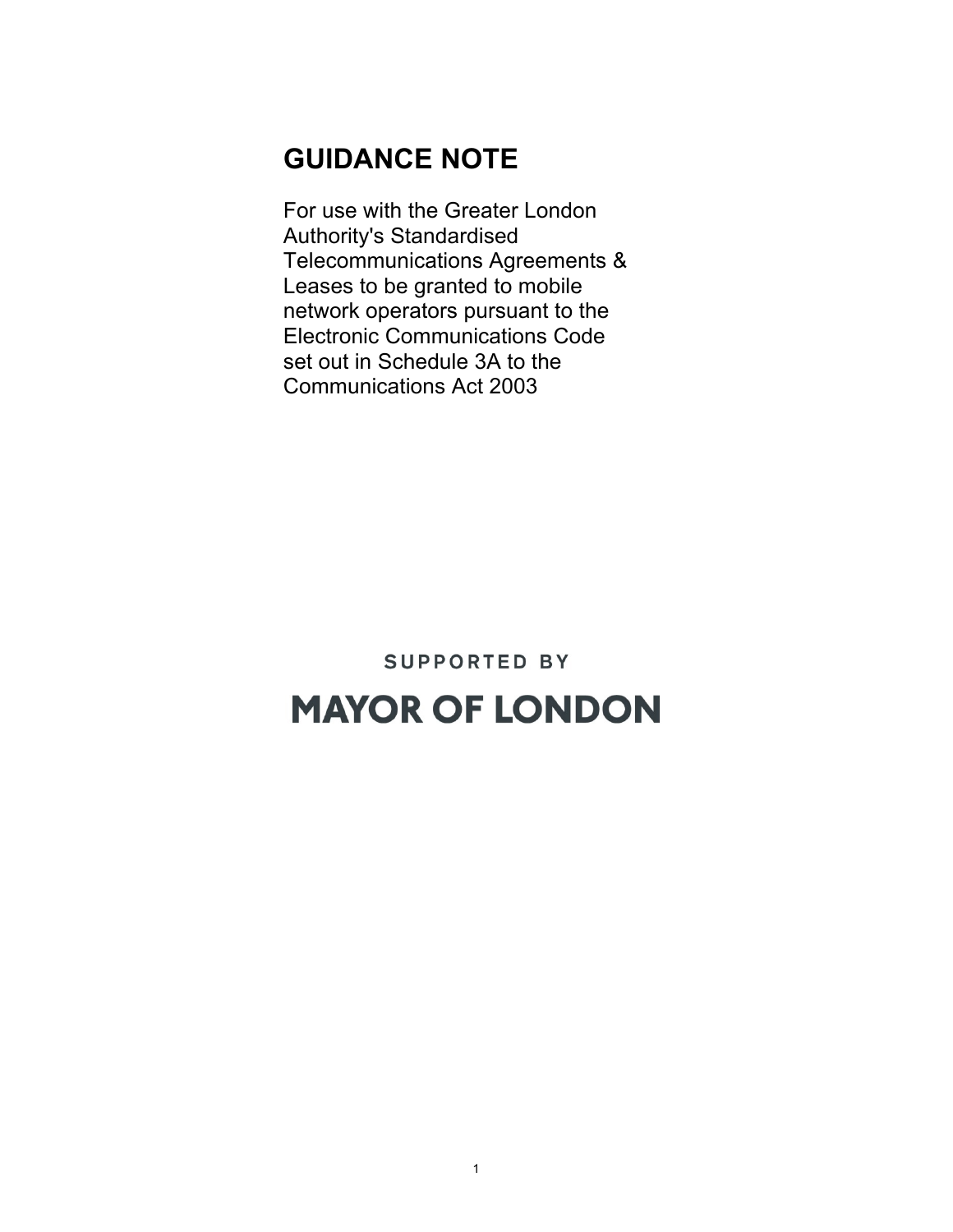#### **Introduction**

Londoners need to be able to access digital connectivity to take up increasingly digitally delivered services. Mobile data use is growing at more than 30 per cent a year  $1$  and this is only set to grow further with the advent of 5G services delivering smart city solutions. Agreements need to be reached for this vital infrastructure to be deployed and deliver the services required by London's businesses and residents.

The Mayor has engaged the British Standards Institution (BSI) to work with a Steering Group made up of representatives of Transport for London, London local authorities, Cabinet Office, landlords, RICS, British Property Federation, network operators and their partnerships to develop consensusdriven impartial documents and accompanying guidance. This project was inspired by the success of the City of London's Standardised Wayleave Toolkit<sup>2</sup> and the City of London kindly supported the development of these documents.

The installation of mobile services in London frequently suffers from extensive delay due to lengthy negotiations on leases and agreements. The Standardised Mobile Agreements and Leases (the "Draft Documents") published with this Guidance Note are therefore intended to represent a balanced compromise, that was developed with a wide range of stakeholders, to ensure all parties have the information they need to reach agreement more swiftly and therefore reduce costs.

In December 2017 a new Electronic Communications Code (the "Code") was introduced pursuant to the Digital Economy Act 2017. The Draft Documents were developed to reflect the new Code and are thought to be appropriate at the time of publication. However, it is also recognised that, as with any new legislation, there may be uncertainties in relation to interpretation of the Code, and a link to decisions made by the Upper Tribunal (Lands Chamber) has therefore been provided under "Useful links" below. The drafting of, and inclusion or omission of terms within, the Draft Documents has been determined in light of a public consultation, and following considerable deliberation and compromise by the Steering Group.

The Draft Documents and this Guidance Note are provided free of charge on the Greater London Authority website and are intended for use by legal representatives of mobile network operators and their site providers, in London and beyond. The use of these documents is voluntary. They can be adapted and are intended to provide a recognised neutral starting point for discussions, promoting common understandings of key issues for discussion. Parties should consult the Ofcom Code of Practice for further guidance, and a link has been provided under "Useful links" below.

<sup>&</sup>lt;sup>1</sup> https://www.ofcom.org.uk/ data/assets/pdf file/0007/102004/Review-of-latest-developments-in-the-Internet-of-Things.pdf

<sup>2&</sup>lt;br>https://www.cityoflondon.gov.uk/business/commercial-property/telecommunications-and-utilitiesinfrastructure/Pages/wayleaves.aspx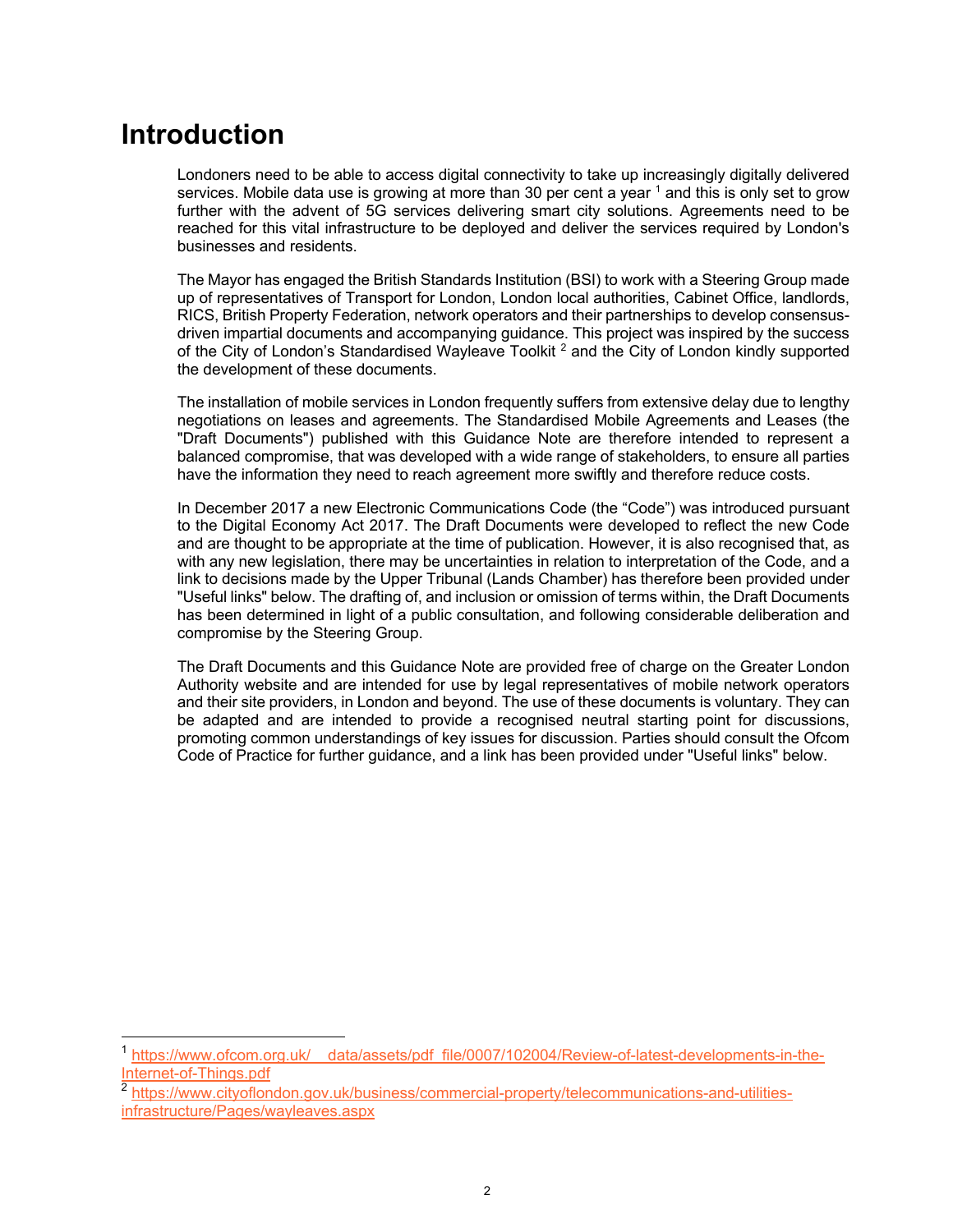#### **Important**

Parties using this Guidance Note and/or the Draft Documents for any purpose do so on the strict understanding that:-

- 1. these documents are provided without liability for the Greater London Authority or any other party. They do not constitute any form of advice or recommendation and are not intended to be relied upon by you in making (or refraining from making) any decisions.
- 2. in no event shall the Greater London Authority or any other party be liable to any other party for any direct, indirect or consequential loss, loss of profit, revenue or goodwill arising from use of this Guidance Note, or any of the Draft Documents. All terms implied by law are excluded.
- 3. the contents of the Draft Documents and this Guidance Note do not represent any admission by the GLA or any members of the Steering Group in relation to the interpretation and/or operation of the Code, and are not intended to be used for the purposes of interpretation of the Code and/or the Draft Documents in any dispute, Tribunal / Court proceedings, or otherwise.

It is essential that you seek your own legal and valuation advice from professionals with appropriate experience in relation to telecommunications.

### **Useful links**

- Electronic Communications Code, as inserted at Schedule 3A of the Communications Act 2003 by Schedule 1 of the Digital Economy Act 2017: http://www.legislation.gov.uk/ukpga/2017/30/schedule/1/enacted
- Ofcom Code of Practice: https://www.ofcom.org.uk/ data/assets/pdf\_file/0025/108790/ECC-Code-of-Practice.pdf
- Register of persons with powers under the Electronic Communications Code: https://www.ofcom.org.uk/phones-telecoms-and-internet/information-for-industry/policy/electroniccomm-code/register-of-persons-with-powers-under-the-electronic-communications-code
- Decisions of the Upper Tribunal (Lands Chamber): http://landschamber.decisions.tribunals.gov.uk//Aspx/Default.aspx - *(select Category: 26 Electronic Communications Code / 27 Interim Rights)*
- RICS draft guidance note Surveyors advising in respect of the Electronic Communications Code (1st edition): https://consultations.rics.org/consult.ti/telecoms/viewCompoundDoc?docid=10929972 *(note – at the time of publication this is subject to consultation, and RICS are expected to publish a revised note thereafter)*
- City of London Standardised Wayleave Toolkit: https://www.cityoflondon.gov.uk/business/commercial-property/telecommunications-and-utilitiesinfrastructure/Pages/wayleaves.aspx
- Connected London resources: http://www.london.gov.uk/connectedlondon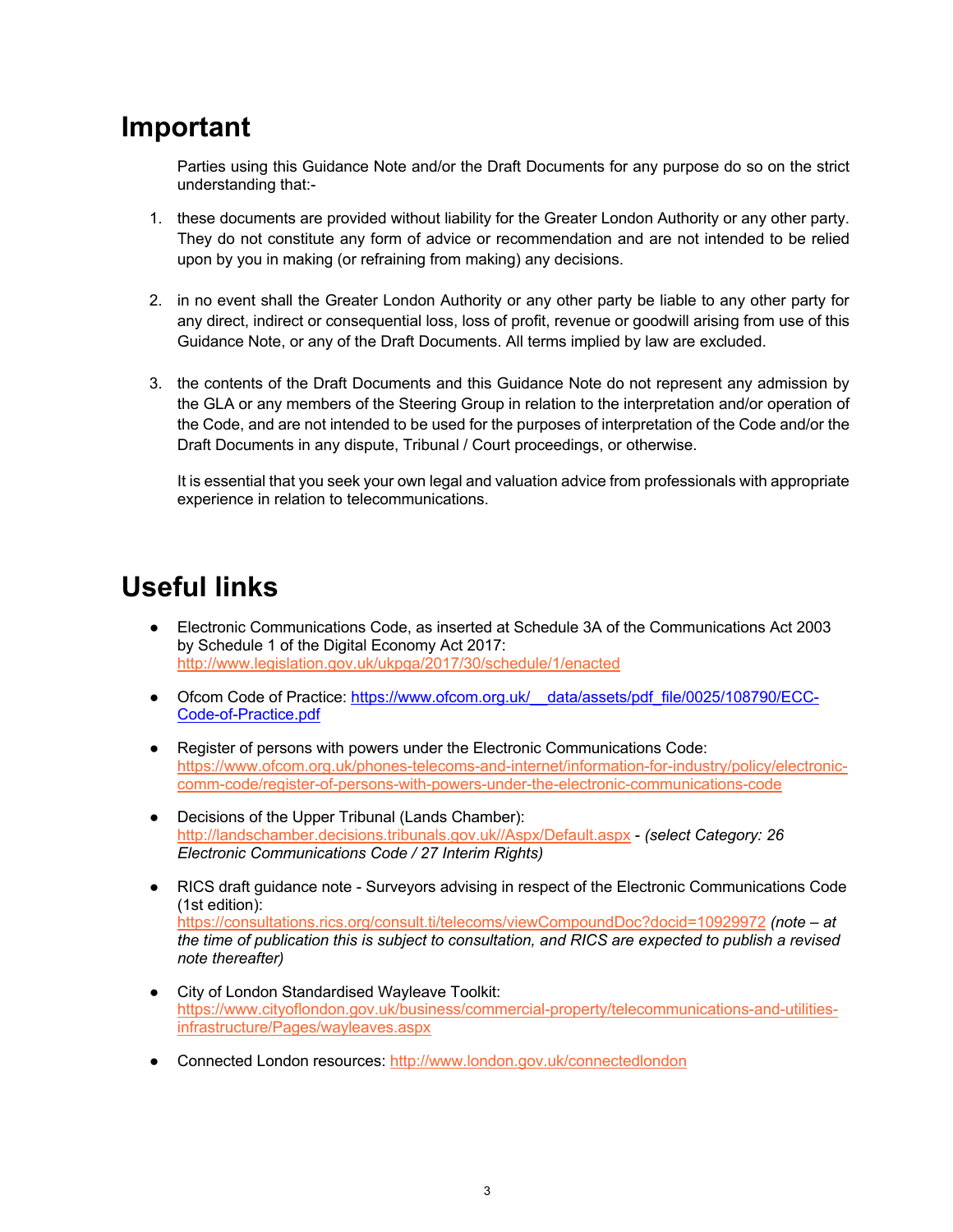## **General guidance**

In general:-

- 1. There are four draft documents, two each for greenfield and rooftop sites. In each case the parties have the option of using a document taking the form of either (a) a lease; or (b) an agreement (the relevant drafts are otherwise in substantially the same form). Parties may prefer the familiarity of using a document describing itself as a lease, and any contract which grants exclusive possession of a demised area may well comprise a lease anyway, regardless of how it describes itself. Alternatively, the parties may prefer to use documents describing themselves as agreements, given that the Code does not require the use of leases (although their use is not prevented).
- 2. For convenience, this Guidance Note refers to "site providers" rather than landlords, "operators" rather than tenants, and "agreements" rather than leases. However, for the purpose of this note those terms may be used interchangeably, and the adoption of those particular terms should not be taken as a recommendation to use one form of document over any other.
- 3. You should check that the party contracting as (a) "operator" is in fact an operator with the benefit of Code powers (using the link "Register of persons with powers under the Electronic Communications Code" above); and (b) "site provider" is in fact an occupier within the meaning of Part 2 of the Code (taking legal advice).
- 4. The draft agreements contain a number of provisions in square brackets, which may require negotiation / need to be determined on a case-by-case basis. In many instances the choice to be made is readily-apparent. However, more detailed guidance on the use of the agreements is set out immediately below.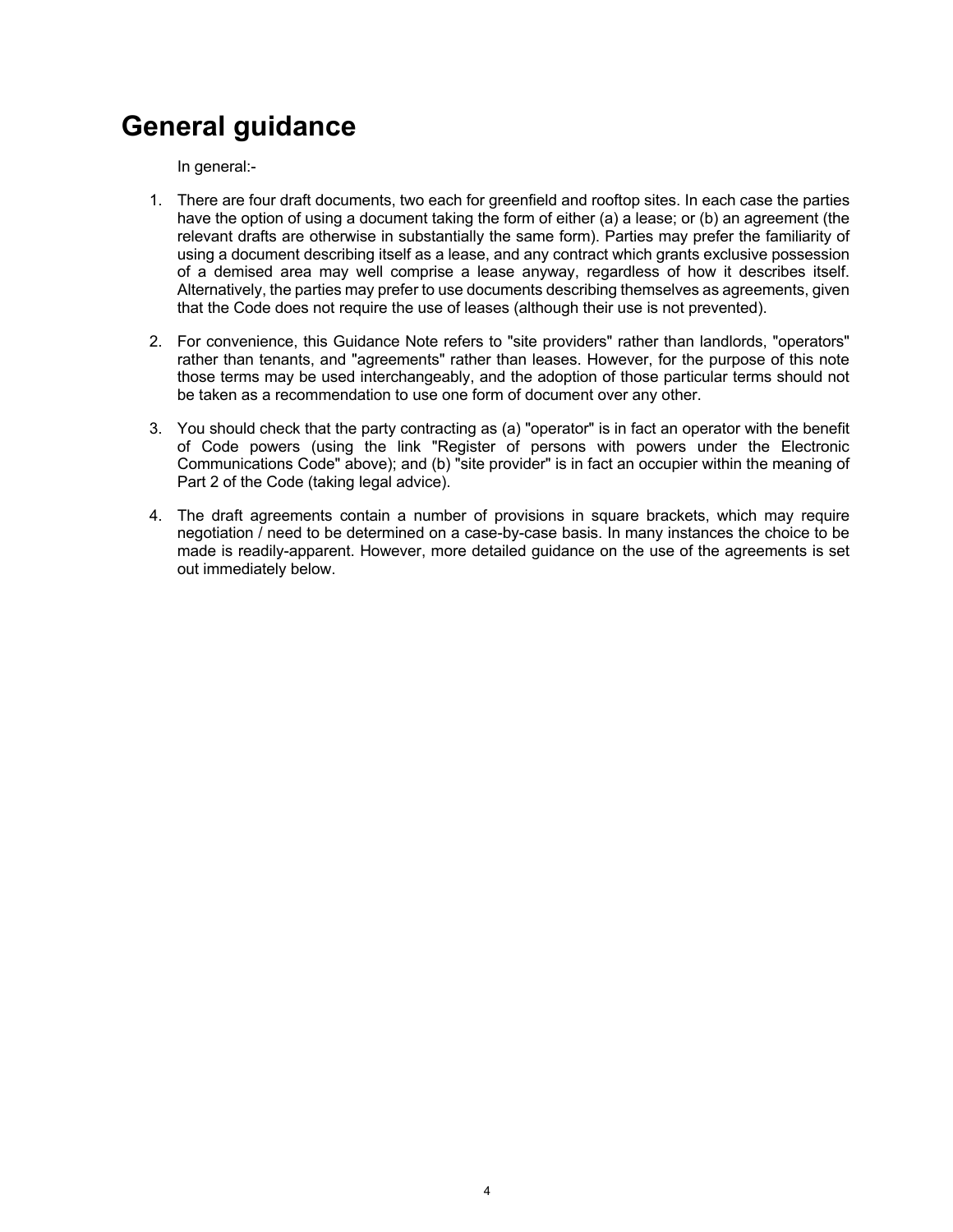## **Guidance on draft documents**

| <b>Provision</b>                                                    | <b>Relating to</b>     | <b>Guidance</b>                                                                                                                                                                                                                                                                                                                                                                                                                                                                                                                                                                                                                                                                                                                                                                                                                                                                                                                                                                                                                                                                                                                                                                                                                                                                                                                                                                                                                                                                                                                                                                                                                                                                                                                                                                                           |
|---------------------------------------------------------------------|------------------------|-----------------------------------------------------------------------------------------------------------------------------------------------------------------------------------------------------------------------------------------------------------------------------------------------------------------------------------------------------------------------------------------------------------------------------------------------------------------------------------------------------------------------------------------------------------------------------------------------------------------------------------------------------------------------------------------------------------------------------------------------------------------------------------------------------------------------------------------------------------------------------------------------------------------------------------------------------------------------------------------------------------------------------------------------------------------------------------------------------------------------------------------------------------------------------------------------------------------------------------------------------------------------------------------------------------------------------------------------------------------------------------------------------------------------------------------------------------------------------------------------------------------------------------------------------------------------------------------------------------------------------------------------------------------------------------------------------------------------------------------------------------------------------------------------------------|
| Access<br>Contact<br>definition /<br>para. 4.2 /<br>para. 10.6      | <b>Access Contact</b>  | The parties may agree (where appropriate) that it is unnecessary<br>for access notices to be formally served in hard copy. The parties<br>may wish to provide an email address for the Site Provider's<br>Access Contact, to facilitate access for operators and ensure that<br>access notices are seen promptly by the Site Provider. If so, it is<br>important to ensure that necessary changes are made to the<br>access provisions at paragraph 4.2 and notice provisions at<br>paragraph 10.6.                                                                                                                                                                                                                                                                                                                                                                                                                                                                                                                                                                                                                                                                                                                                                                                                                                                                                                                                                                                                                                                                                                                                                                                                                                                                                                       |
| Access<br>Arrangements<br>definition /<br>para. 4.2                 | Access<br>Arrangements | It is envisaged that the arrangements for accessing a particular<br>site must necessarily be determined on a site-by-site basis, and<br>would therefore either be set out in the definition of Access<br>Arrangements or contained in a separate document (if sufficiently<br>detailed, to be annexed to the agreement). Clearly the<br>requirements are likely to be different for greenfield and rooftop<br>sites. It is for the parties to consider issues such as:-<br>the provision of any access codes / keys by the site provider to<br>D<br>the operator;<br>any health & safety requirements / security procedures;<br>$\bullet$<br>any limitations on the time of access (e.g. for residential<br>D<br>buildings);<br>whether supervised access would be necessary (e.g. for<br>D<br>sensitive / secure buildings), and who should pay for any<br>associated costs;<br>whether the operator should notify the site provider if the access<br>involves any substantial works, e.g. requiring a crane;<br>the circumstances in which the operator may be required to<br>$\bullet$<br>provide a Risk Assessment and Method Statement;<br>whether any particular gates (e.g. marked X on the Plan) must<br>$\bullet$<br>be kept locked at all times when not in use;<br>whether all vehicles must pass through a wheel wash (e.g.<br>$\bullet$<br>marked Y on the Plan) prior to accessing the Communications<br>Site / entering the Site Provider's Property; and<br>where necessary, any periods for which access should be<br>suspended (e.g. in the exercise of sporting rights).<br>It is important to ensure that any site specific access arrangements<br>are not inconsistent with the operator's access rights at paragraph<br>4.2 (and if necessary consider amending those accordingly). |
| Compensation<br>definition                                          | Compensation           | Note that the payment of a sum in lieu of compensation pursuant<br>to the agreement may preclude a further compensation payment<br>should the site provider consider that they have suffered any<br>additional loss. You should seek valuation advice from a surveyor<br>experienced in telecommunications.                                                                                                                                                                                                                                                                                                                                                                                                                                                                                                                                                                                                                                                                                                                                                                                                                                                                                                                                                                                                                                                                                                                                                                                                                                                                                                                                                                                                                                                                                               |
| Electricity<br>Administration<br>Fee definition /<br>para. 3.2.2(b) |                        | If the site's electricity supply is provided via the site provider's<br>supply, which is administered and re-charged by / on behalf of the<br>site provider, then the parties may consider whether it would be<br>appropriate for the operator to pay a sum in lieu of that<br>administrative burden.                                                                                                                                                                                                                                                                                                                                                                                                                                                                                                                                                                                                                                                                                                                                                                                                                                                                                                                                                                                                                                                                                                                                                                                                                                                                                                                                                                                                                                                                                                     |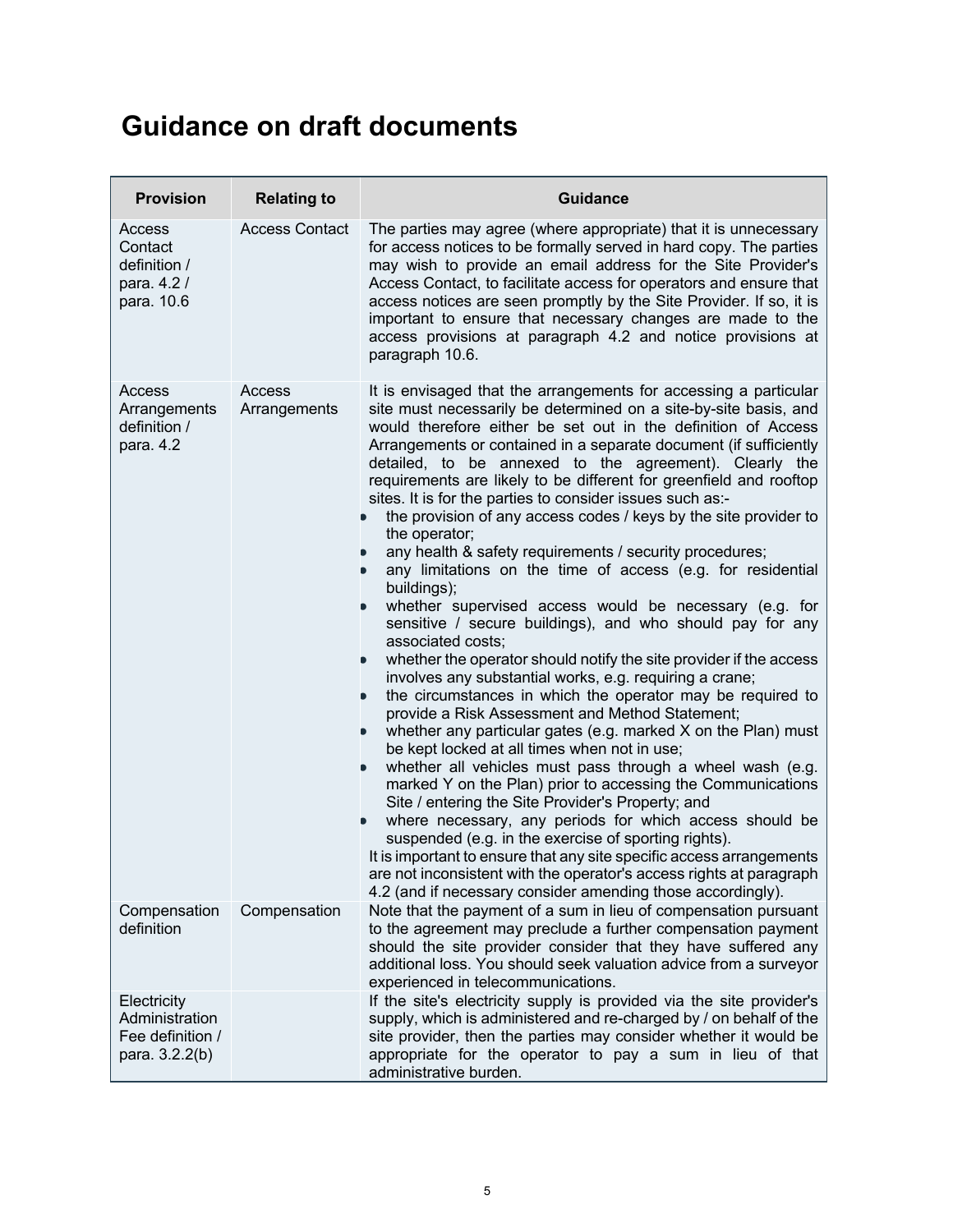| Operator's<br>Break Date /<br>Operator's<br><b>Break Notice</b><br>definitions /<br>para. 9.1.3/<br>para. 9.1.4 | Operator's<br>break                                     | It is a matter of negotiation between the parties whether the<br>operator should have a break right, and if so when this can be<br>exercised and the period of notice the operator is required to give.<br>The same applies to any right for the operator to determine the<br>agreement if it loses its contract to provide a service to its<br>customers.                                                                                                                                                                               |
|-----------------------------------------------------------------------------------------------------------------|---------------------------------------------------------|------------------------------------------------------------------------------------------------------------------------------------------------------------------------------------------------------------------------------------------------------------------------------------------------------------------------------------------------------------------------------------------------------------------------------------------------------------------------------------------------------------------------------------------|
| <b>Site Provider's</b><br>Break Date /<br>Site Provider's<br><b>Break Notice</b>                                | <b>Site Provider's</b><br>break                         | Similarly, it is a matter of negotiation between the parties whether<br>the site provider should have a break right, and if so when this can<br>be exercised.                                                                                                                                                                                                                                                                                                                                                                            |
| definitions /<br>Para. 9.2.2                                                                                    |                                                         | The proposed notice period has been chosen to run concurrently<br>with the 18 months' notice required pursuant to paragraph 31(3)(a)<br>of the Code, on the basis that there is little point in agreeing a<br>shorter notice period for any contractual site provider's break<br>clause.                                                                                                                                                                                                                                                 |
| Site Provider's<br>Property<br>definition                                                                       | Site Provider's<br>Property                             | You should consider carefully the extent of this definition and how<br>it is used in the agreement. For example, it may not be appropriate<br>for this to be the entirety of the land in the site provider's<br>ownership. It may also be that more than one definition for different<br>parts of the site provider's land would be appropriate (e.g. with<br>different parcels of land subject to access / cable rights,<br>interference obligations, site provider's repairing obligations, and<br>in particular lift & shift rights). |
| <b>Access Route</b><br>definition /<br>para. 4.2.1                                                              | <b>Access Route</b>                                     | The parties should agree an appropriate route, bearing in mind the<br>access rights at paragraph 4.2.1, particularly paragraph 4.2.1(c).                                                                                                                                                                                                                                                                                                                                                                                                 |
| Para. 1.5(e) /<br>para. 5.1.3                                                                                   | Site Provider's<br>$costs -$<br>requests for<br>consent | Paragraph 1.5(e) should be deleted if Option B at paragraph 5.1.3<br>is not being used (which would require the site provider's consent<br>for certain upgrades, i.e. those which the operator does not<br>already automatically have the right to carry out pursuant to<br>paragraph 17 of the Code).                                                                                                                                                                                                                                   |
| Para. 1.5(j)                                                                                                    | Site Provider's<br>$costs - lift &$<br>shift            | See note on paragraph 10.1.4 below.                                                                                                                                                                                                                                                                                                                                                                                                                                                                                                      |
| Para. 2.3                                                                                                       | Insurance /<br>service charges                          | It was considered whether provisions should be included allowing<br>the site provider to recover from the operator a proportion of any<br>insurance & service charges. However, these were deliberately<br>omitted on the basis that the parties could / should determine at<br>the outset the extent to which such sums should be factored into<br>any compensation payment.                                                                                                                                                            |
| Para. 3.3.2                                                                                                     | Additional<br>Cable rights                              | The rights at paragraph 3.3.2 are not explicitly set out at paragraph<br>3 of the Code. Whilst these rights may nonetheless be imposed<br>upon a site provider by the Tribunal, they are deliberately<br>separated from the rights at paragraph 3.3.1 for that reason. You<br>should take advice on any impact this provision may have upon<br>valuation.                                                                                                                                                                                |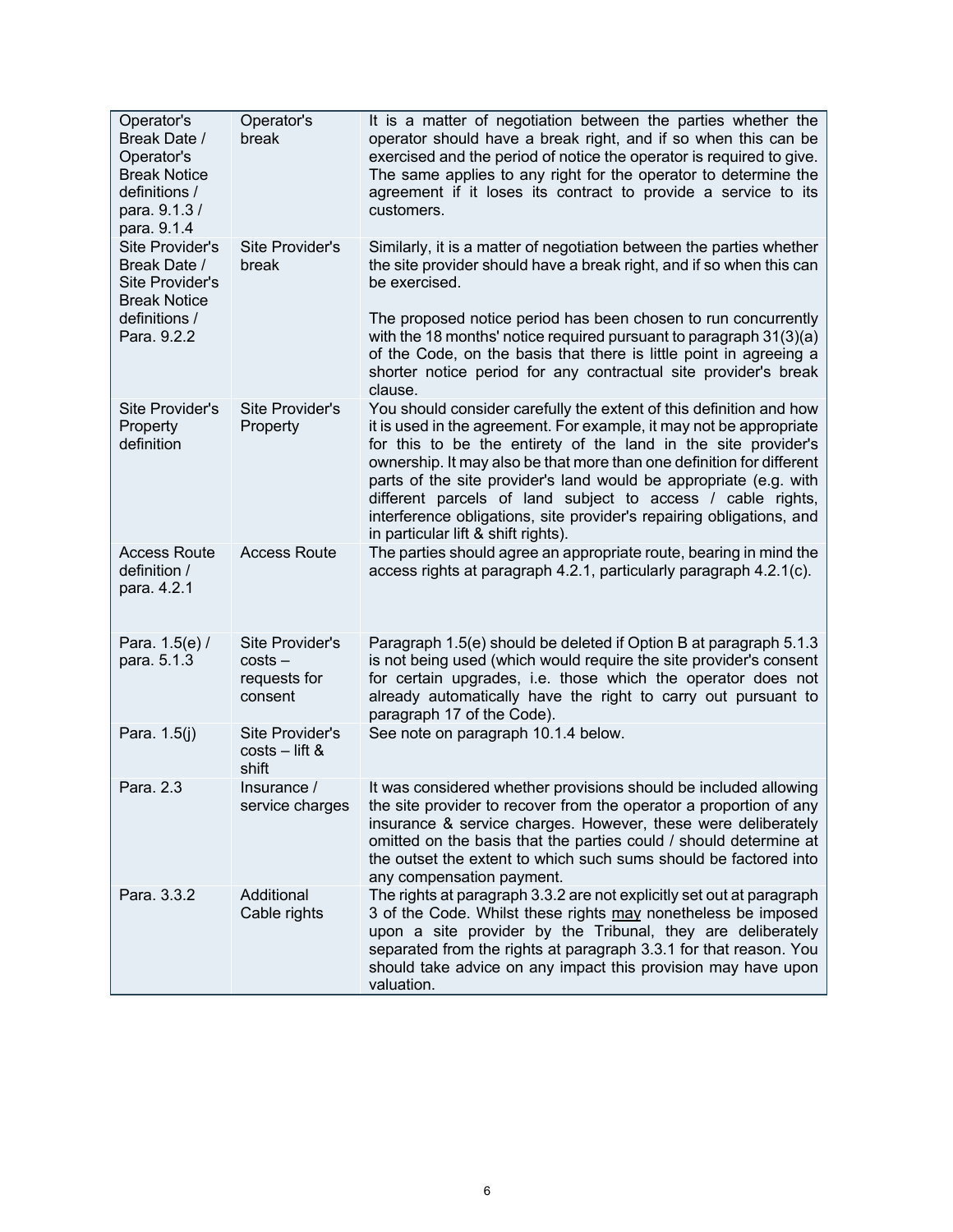| Para. 3.4.1 | Wayleaves                    | Wayleaves granted to third parties are often essential for the<br>operation of a site, and it is recognised that a delay often arises at<br>this stage. It is for the parties to consider a target period within<br>which site providers should complete any such wayleaves, and it<br>is considered that this paragraph contains sufficient protection for<br>a site provider, e.g. if the terms being proposed are unreasonable<br>/ the obligation is merely to use reasonable endeavours.                                                                                                                                                       |
|-------------|------------------------------|-----------------------------------------------------------------------------------------------------------------------------------------------------------------------------------------------------------------------------------------------------------------------------------------------------------------------------------------------------------------------------------------------------------------------------------------------------------------------------------------------------------------------------------------------------------------------------------------------------------------------------------------------------|
| Para. 5.1.2 | Installation of<br>Equipment | It is intended that the agreement shall refer to drawings and a<br>specification detailing the Equipment to be installed at the outset.<br>The extent to which operators have the right to upgrade that<br>Equipment is a matter of negotiation (but ultimately subject to the<br>Code – see guidance on paragraph 5.1.3 below). However, this<br>paragraph provides clarity, ensures that a site provider does not<br>unknowingly grant a right for the installation of unlimited<br>Equipment, and in particular provides a "benchmark" for the<br>purpose of assessing whether the conditions at paragraph 17(2)<br>and (3) of the Code are met. |
|             |                              | However, parties should consider any potential impact upon<br>valuation of operators' rights to install Equipment being limited to<br>just that detailed in drawings and a specification, rather than<br>unlimited rights.                                                                                                                                                                                                                                                                                                                                                                                                                          |
|             |                              | This provision may require amendment for renewals (i.e. where                                                                                                                                                                                                                                                                                                                                                                                                                                                                                                                                                                                       |
| Para. 5.1.3 | Upgrade rights               | existing Equipment is to remain in place).<br>Paragraph 17 of the Code confers an automatic statutory right on<br>an operator who has obtained an agreement conferring Code<br>rights to upgrade that Equipment without needing the consent of<br>the Site Provider or having to pay in order to do so, providing that<br>the conditions at paragraph $17(2)$ and $(3)$ of the Code are met.<br>This is reflected by Option A.                                                                                                                                                                                                                      |
|             |                              | However, the parties may agree to further enhance this position,<br>and so paragraph 5.1.3 provides options – namely:                                                                                                                                                                                                                                                                                                                                                                                                                                                                                                                               |
|             |                              | <b>Option B:</b> for the operator to upgrade the Equipment (in<br>$\bullet$<br>addition to the automatic paragraph 17 rights) where the<br>conditions are not met, subject to consent (not to be<br>unreasonably withheld or delayed); or<br>Option C: an unfettered right for the operator to upgrade the<br>Equipment, which is not qualified by paragraph 17 of the<br>Code.                                                                                                                                                                                                                                                                     |
|             |                              | You should take legal advice on this provision, and also on any<br>potential impact upon valuation.                                                                                                                                                                                                                                                                                                                                                                                                                                                                                                                                                 |
| Para. 5.1.3 | Notice of<br>upgrade         | The parties may agree the inclusion of a requirement for the<br>operator to give notice of certain types of upgrade, such as: "If an<br>upgrade results in any changes to externally visible Equipment,<br>then the Operator shall provide the Site Provider with written<br>notice containing reasonable details of any such upgrade within<br>[28] days of completion of the upgrade."<br>Note that making a requirement for notice a pre-condition for<br>upgrades would be void under the Code.                                                                                                                                                 |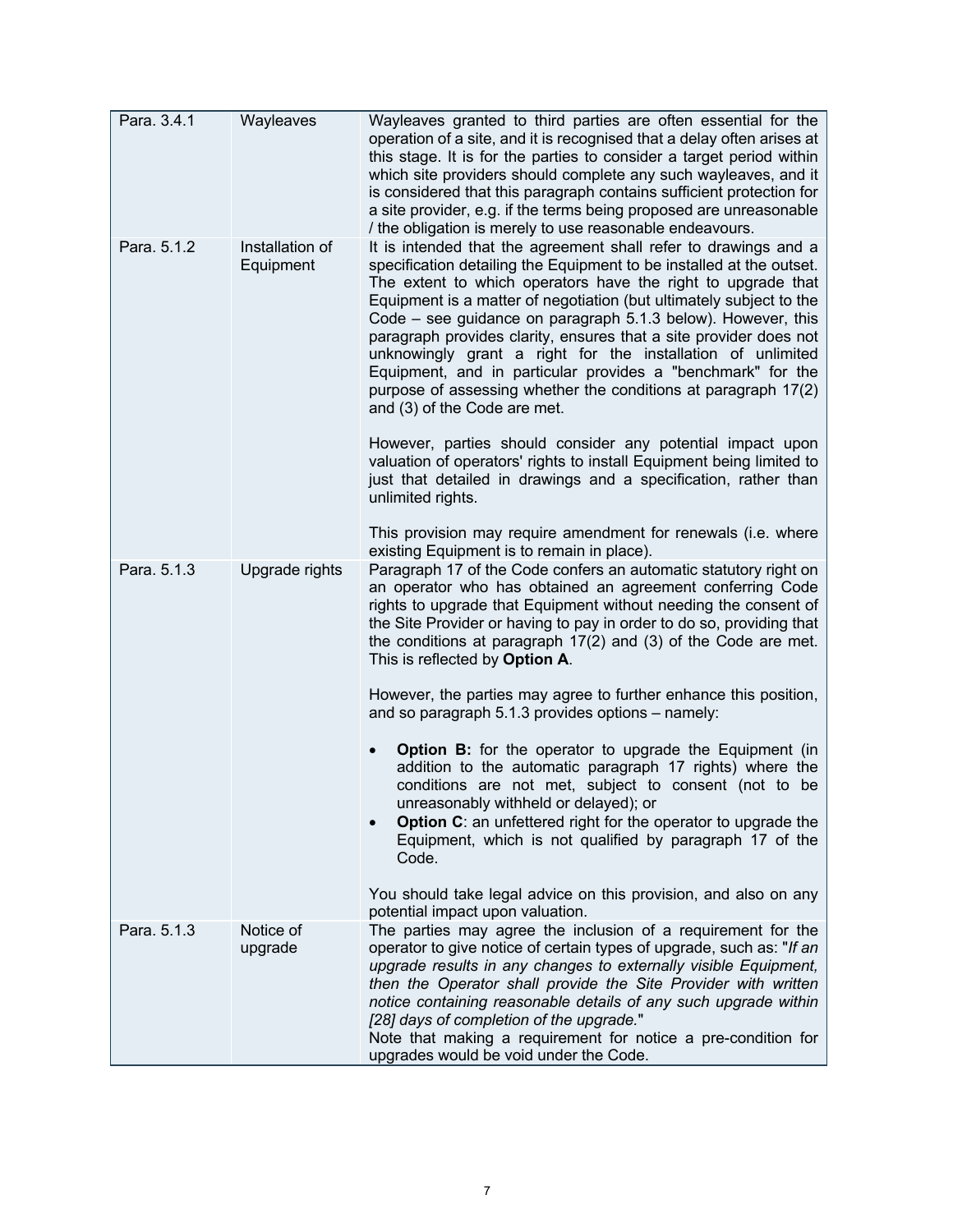| Para. 5.1.4 | Additional<br>Equipment<br>rights               | The rights at paragraph 5.1.4 are not explicitly set out at paragraph<br>3 of the Code. Whilst these rights may nonetheless be imposed<br>upon a site provider by the Tribunal, they are deliberately<br>separated from the rights at paragraphs 5.1.1 and 5.1.3 for that<br>reason. You should take advice on any impact this provision may<br>have upon valuation.                                                                                                                                                                                                                                                |
|-------------|-------------------------------------------------|---------------------------------------------------------------------------------------------------------------------------------------------------------------------------------------------------------------------------------------------------------------------------------------------------------------------------------------------------------------------------------------------------------------------------------------------------------------------------------------------------------------------------------------------------------------------------------------------------------------------|
| Para. 6.3.1 | Site Provider's<br>repairing<br>obligations     | You should take advice on any potential impact that the site<br>provider's repairing obligation may have upon valuation.                                                                                                                                                                                                                                                                                                                                                                                                                                                                                            |
| Para. 7.5   | Indemnity                                       | It is recognised that indemnity clauses are often hotly-contested<br>and so, whilst paragraph 7.5 sets out a proposal, this may in fact<br>be negotiated between the parties on a case-by-case basis. The<br>points shown in square brackets may need to be discussed in<br>more detail, although this is not necessarily exhaustive.                                                                                                                                                                                                                                                                               |
|             |                                                 | A wider indemnity (in relation to damages etc. arising from any<br>cause associated with the Rights / Communications Site /<br>Equipment) was considered, but was not considered appropriate.<br>This was primarily on the basis that compensation (for loss or<br>damage as a result of exercising the Code rights) would be<br>assessed at the outset of the agreement. However, in any event<br>this does not preclude an operator's liability (albeit in damages) for<br>any breaches of their obligations contained in the agreement.                                                                          |
| Para. 7.7   | Non-<br>interference by<br><b>Site Provider</b> | You should take advice on the possibility of the non-interference<br>clause having an impact upon any potential redevelopment, and<br>therefore valuation.                                                                                                                                                                                                                                                                                                                                                                                                                                                          |
|             |                                                 | Some operators may require a more comprehensive provision,<br>with a right to serve notice upon a site provider requiring the<br>resolution of interference / the ability to determine the agreement.                                                                                                                                                                                                                                                                                                                                                                                                               |
| Para. 8.1   | Alienation                                      | Some operators may require more flexible alienation rights (e.g.<br>the ability to charge / wider sharing rights for infrastructure<br>providers). This would be a matter of negotiation between the<br>parties.                                                                                                                                                                                                                                                                                                                                                                                                    |
| Para. 8.2.2 | Sharing                                         | Operators have an automatic sharing right at paragraph 17 of the<br>Code (which is subject to the conditions at paragraph 17(2) and<br>(3) of the Code). This provision acknowledges the Operator's right<br>to share use of the Equipment "in accordance with the Code".                                                                                                                                                                                                                                                                                                                                           |
|             |                                                 | You should take advice on any potential impact these sharing<br>rights may have upon valuation.                                                                                                                                                                                                                                                                                                                                                                                                                                                                                                                     |
| Para. 8.2.2 | Notice of<br>sharing                            | The parties may agree the inclusion of a requirement for the<br>operator to give notice of certain types of sharing arrangement,<br>such as: "If a sharing arrangement provides a right to physical<br>access for any Other Operator, their employees, agents or<br>contractors, then the Operator shall provide the Site Provider with<br>written notice containing reasonable details of any such sharing of<br>the use of the Equipment within [28] days of entering into the<br>sharing arrangement."<br>Note that making a requirement for notice a pre-condition for<br>sharing would be void under the Code. |
| Para. 10.1  | Lift & shift right                              | The relevance of a lift & shift right for greenfield sites was<br>discussed, but it was decided that this should be included in the<br>draft agreement, with it being up to the parties whether the<br>provision should be deleted on a case-by-case basis.                                                                                                                                                                                                                                                                                                                                                         |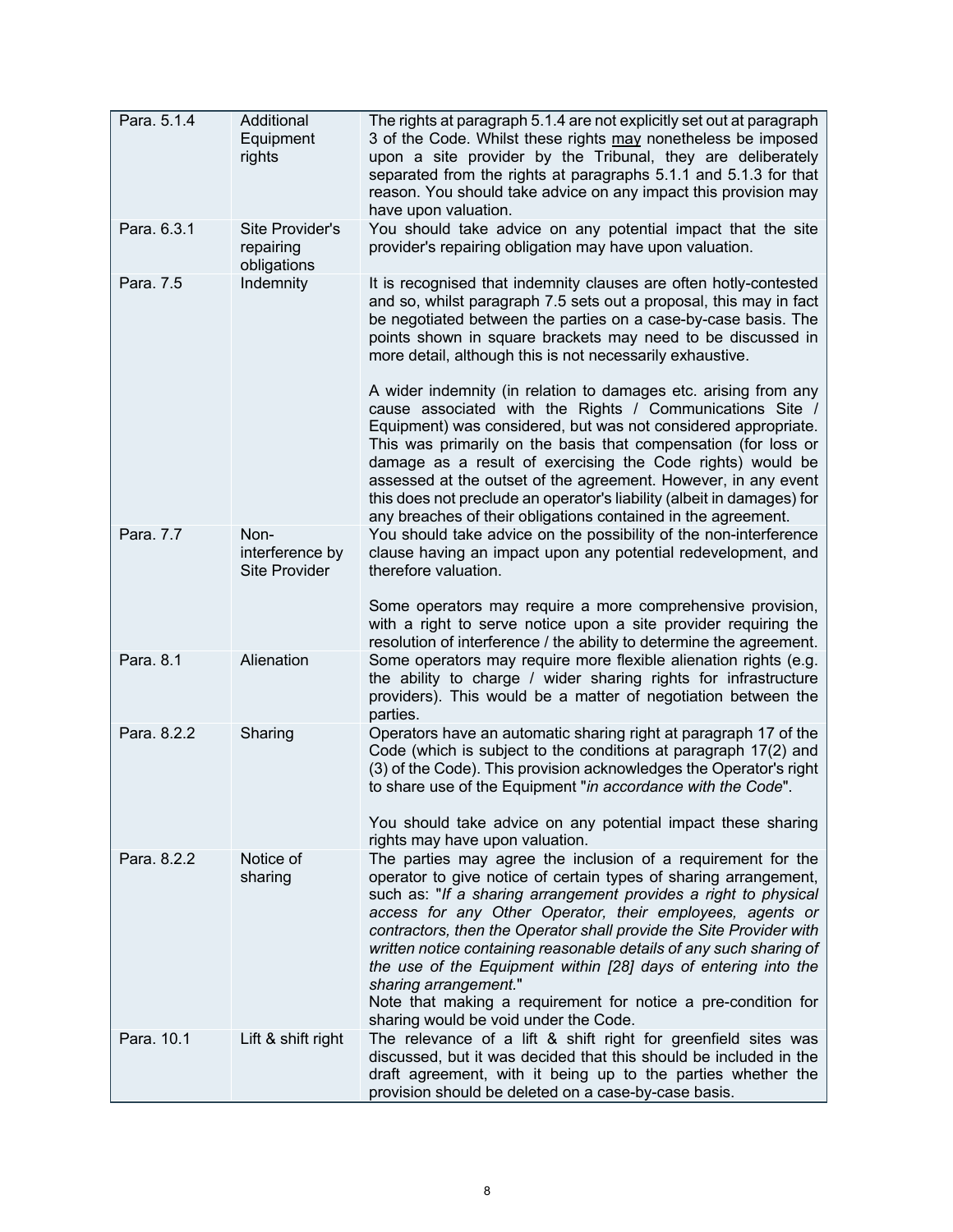| Para. 10.1.1 | Lift & shift<br>notice period  | It is up to the parties to agree an appropriate period of notice for<br>lift & shift.                                                                                                                                                                                                                                                                                                                                                                                                                                                                                                                 |
|--------------|--------------------------------|-------------------------------------------------------------------------------------------------------------------------------------------------------------------------------------------------------------------------------------------------------------------------------------------------------------------------------------------------------------------------------------------------------------------------------------------------------------------------------------------------------------------------------------------------------------------------------------------------------|
| Para, 10.1.4 | Lift & shift cost<br>threshold | It may be appropriate to consider the situations in which it would<br>be reasonable for the site provider to bear any costs associated<br>with lift & shift, rather than the operator doing so by default. The<br>draft assumes that this would be the case where the site provider<br>intends to redevelop, or if the site provider exercises the right in<br>excess of an agreed number of occasions. That threshold [X] is to<br>be agreed between the parties, taking into account the length of<br>the Term, but also bearing in mind that this may continue<br>thereafter pursuant to the Code. |
| Para, 10.6   | <b>Notices</b>                 | Consider the interaction between this provision, the Access<br>Arrangements (e.g. if it is agreed that the Access Contact may be<br>contacted by email), and paragraph 4.2.                                                                                                                                                                                                                                                                                                                                                                                                                           |